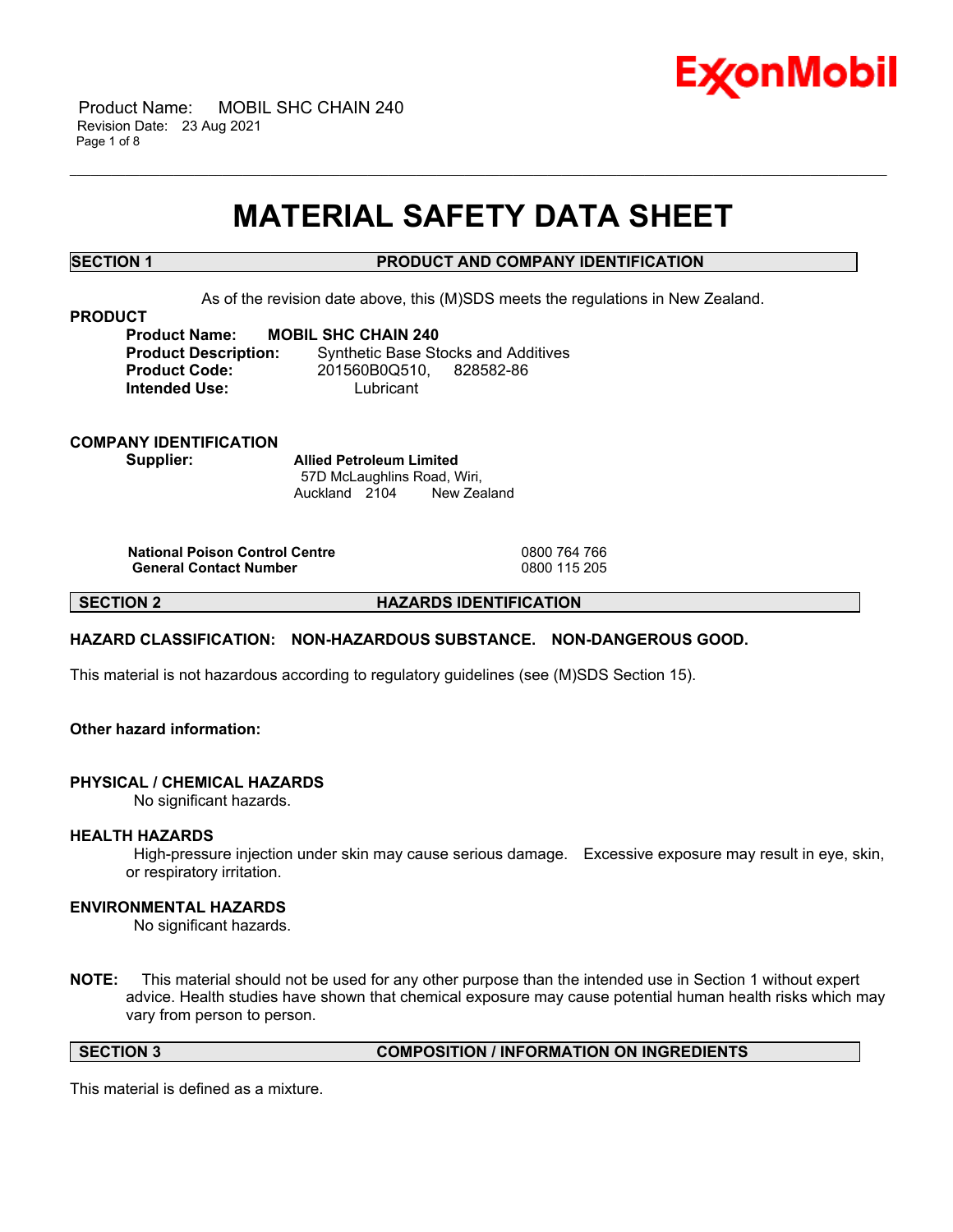

 Product Name: MOBIL SHC CHAIN 240 Revision Date: 23 Aug 2021 Page 2 of 8

#### **No Hazardous Substance(s) or Complex Substance(s) required for disclosure.**

#### **SECTION 4 FIRST AID MEASURES**

#### **INHALATION**

Remove from further exposure. For those providing assistance, avoid exposure to yourself or others. Use adequate respiratory protection. If respiratory irritation, dizziness, nausea, or unconsciousness occurs, seek immediate medical assistance. If breathing has stopped, assist ventilation with a mechanical device or use mouth-to-mouth resuscitation.

\_\_\_\_\_\_\_\_\_\_\_\_\_\_\_\_\_\_\_\_\_\_\_\_\_\_\_\_\_\_\_\_\_\_\_\_\_\_\_\_\_\_\_\_\_\_\_\_\_\_\_\_\_\_\_\_\_\_\_\_\_\_\_\_\_\_\_\_\_\_\_\_\_\_\_\_\_\_\_\_\_\_\_\_\_\_\_\_\_\_\_\_\_\_\_\_\_\_\_\_\_\_\_\_\_\_\_\_\_\_\_\_\_\_\_\_\_\_

#### **SKIN CONTACT**

If product is injected into or under the skin, or into any part of the body, regardless of the appearance of the wound or its size, the individual should be evaluated immediately by a physician as a surgical emergency. Even though initial symptoms from high pressure injection may be minimal or absent, early surgical treatment within the first few hours may significantly reduce the ultimate extent of injury.

#### **EYE CONTACT**

Flush thoroughly with water. If irritation occurs, get medical assistance.

#### **INGESTION**

First aid is normally not required. Seek medical attention if discomfort occurs.

**SECTION 5 FIRE FIGHTING MEASURES**

#### **EXTINGUISHING MEDIA**

**Appropriate Extinguishing Media:** Use water fog, foam, dry chemical or carbon dioxide (CO2) to extinguish flames.

**Inappropriate Extinguishing Media:** Straight streams of water

#### **FIRE FIGHTING**

**Fire Fighting Instructions:** Evacuate area. Prevent run-off from fire control or dilution from entering streams, sewers or drinking water supply. Fire-fighters should use standard protective equipment and in enclosed spaces, self-contained breathing apparatus (SCBA). Use water spray to cool fire exposed surfaces and to protect personnel.

**Hazardous Combustion Products:** Aldehydes, Incomplete combustion products, Oxides of carbon, Smoke, Fume, Sulphur oxides

#### **FLAMMABILITY PROPERTIES**

**Flash Point [Method]:** >282°C (540°F) [ASTM D-93] **Flammable Limits (Approximate volume % in air):** LEL: N/D UEL: N/D **Autoignition Temperature:** N/D

#### **SECTION 6 ACCIDENTAL RELEASE MEASURES**

#### **NOTIFICATION PROCEDURES**

In the event of a spill or accidental release, notify relevant authorities in accordance with all applicable regulations.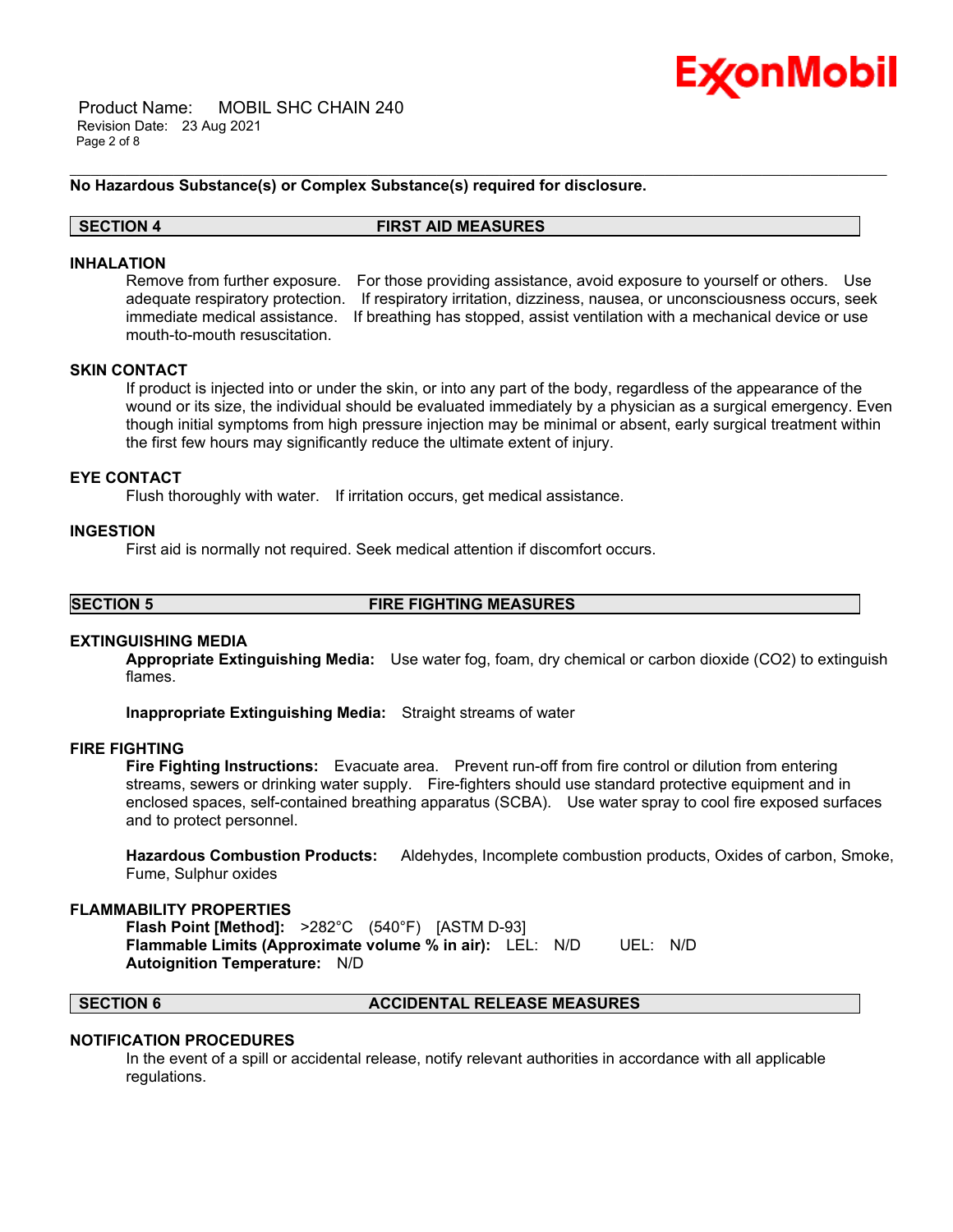

 Product Name: MOBIL SHC CHAIN 240 Revision Date: 23 Aug 2021 Page 3 of 8

#### **PROTECTIVE MEASURES**

Avoid contact with spilled material. See Section 5 for fire fighting information. See the Hazard Identification Section for Significant Hazards. See Section 4 for First Aid Advice. See Section 8 for advice on the minimum requirements for personal protective equipment. Additional protective measures may be necessary, depending on the specific circumstances and/or the expert judgment of the emergency responders.

\_\_\_\_\_\_\_\_\_\_\_\_\_\_\_\_\_\_\_\_\_\_\_\_\_\_\_\_\_\_\_\_\_\_\_\_\_\_\_\_\_\_\_\_\_\_\_\_\_\_\_\_\_\_\_\_\_\_\_\_\_\_\_\_\_\_\_\_\_\_\_\_\_\_\_\_\_\_\_\_\_\_\_\_\_\_\_\_\_\_\_\_\_\_\_\_\_\_\_\_\_\_\_\_\_\_\_\_\_\_\_\_\_\_\_\_\_\_

#### **SPILL MANAGEMENT**

**Land Spill:** Stop leak if you can do so without risk.

**Water Spill:** Stop leak if you can do so without risk. Confine the spill immediately with booms. Warn other shipping. Remove from the surface by skimming or with suitable absorbents. Seek the advice of a specialist before using dispersants.

Water spill and land spill recommendations are based on the most likely spill scenario for this material; however, geographic conditions, wind, temperature, (and in the case of a water spill) wave and current direction and speed may greatly influence the appropriate action to be taken. For this reason, local experts should be consulted. Note: Local regulations may prescribe or limit action to be taken.

#### **ENVIRONMENTAL PRECAUTIONS**

Prevent entry into waterways, sewers, basements or confined areas.

**SECTION 7 HANDLING AND STORAGE**

#### **HANDLING**

Prevent small spills and leakage to avoid slip hazard. Material can accumulate static charges which may cause an electrical spark (ignition source). When the material is handled in bulk, an electrical spark could ignite any flammable vapors from liquids or residues that may be present (e.g., during switch-loading operations). Use proper bonding and/or earthing procedures. However, bonding and earthing may not eliminate the hazard from static accumulation. Consult local applicable standards for guidance. Additional references include American Petroleum Institute 2003 (Protection Against Ignitions Arising out of Static, Lightning and Stray Currents) or National Fire Protection Agency 77 (Recommended Practice on Static Electricity) or CENELEC CLC/TR 50404 (Electrostatics - Code of practice for the avoidance of hazards due to static electricity).

**Static Accumulator:** This material is a static accumulator.

## **STORAGE**

The type of container used to store the material may affect static accumulation and dissipation. Do not store in open or unlabelled containers.

## **SECTION 8 EXPOSURE CONTROLS / PERSONAL PROTECTION**

#### **Biological limits**

No biological limits allocated.

NOTE: Limits/standards shown for guidance only. Follow applicable regulations.

#### **ENGINEERING CONTROLS**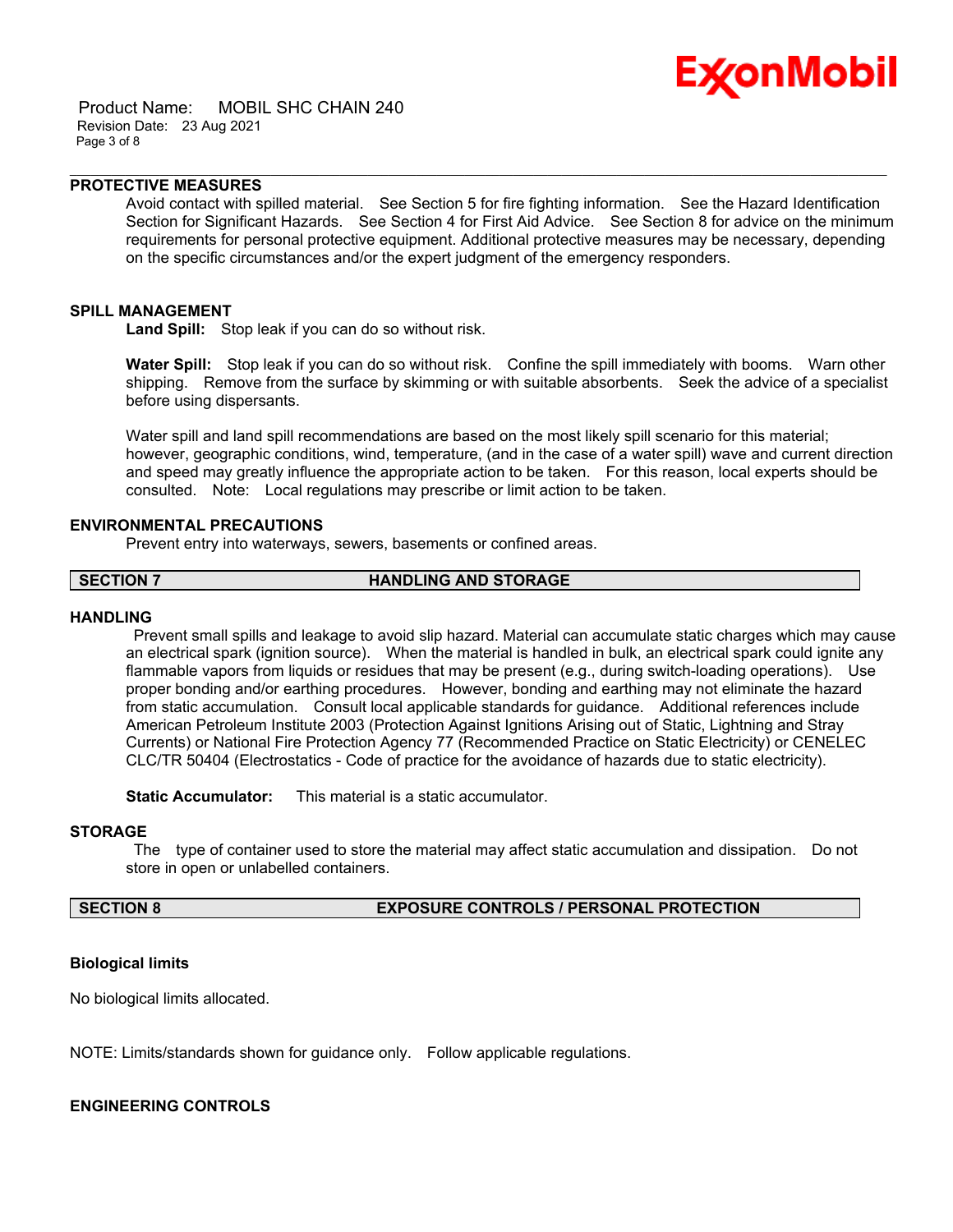# Ex⁄onMobil

The level of protection and types of controls necessary will vary depending upon potential exposure conditions. Control measures to consider:

No special requirements under ordinary conditions of use and with adequate ventilation.

\_\_\_\_\_\_\_\_\_\_\_\_\_\_\_\_\_\_\_\_\_\_\_\_\_\_\_\_\_\_\_\_\_\_\_\_\_\_\_\_\_\_\_\_\_\_\_\_\_\_\_\_\_\_\_\_\_\_\_\_\_\_\_\_\_\_\_\_\_\_\_\_\_\_\_\_\_\_\_\_\_\_\_\_\_\_\_\_\_\_\_\_\_\_\_\_\_\_\_\_\_\_\_\_\_\_\_\_\_\_\_\_\_\_\_\_\_\_

#### **PERSONAL PROTECTION**

Personal protective equipment selections vary based on potential exposure conditions such as applications, handling practices, concentration and ventilation. Information on the selection of protective equipment for use with this material, as provided below, is based upon intended, normal usage.

**Respiratory Protection:** If engineering controls do not maintain airborne contaminant concentrations at a level which is adequate to protect worker health, an approved respirator may be appropriate. Respirator selection, use, and maintenance must be in accordance with regulatory requirements, if applicable. Types of respirators to be considered for this material include:

No special requirements under ordinary conditions of use and with adequate ventilation.

For high airborne concentrations, use an approved supplied-air respirator, operated in positive pressure mode. Supplied air respirators with an escape bottle may be appropriate when oxygen levels are inadequate, gas/vapour warning properties are poor, or if air purifying filter capacity/rating may be exceeded.

**Hand Protection:** Any specific glove information provided is based on published literature and glove manufacturer data. Glove suitability and breakthrough time will differ depending on the specific use conditions. Contact the glove manufacturer for specific advice on glove selection and breakthrough times for your use conditions. Inspect and replace worn or damaged gloves. The types of gloves to be considered for this material include:

No protection is ordinarily required under normal conditions of use.

**Eye Protection:** If contact is likely, safety glasses with side shields are recommended.

**Skin and Body Protection:** Any specific clothing information provided is based on published literature or manufacturer data. The types of clothing to be considered for this material include:

No skin protection is ordinarily required under normal conditions of use. In accordance with good industrial hygiene practices, precautions should be taken to avoid skin contact.

**Specific Hygiene Measures:** Always observe good personal hygiene measures, such as washing after handling the material and before eating, drinking, and/or smoking. Routinely wash work clothing and protective equipment to remove contaminants. Discard contaminated clothing and footwear that cannot be cleaned. Practice good housekeeping.

#### **ENVIRONMENTAL CONTROLS**

Comply with applicable environmental regulations limiting discharge to air, water and soil. Protect the environment by applying appropriate control measures to prevent or limit emissions.

## **SECTION 9 PHYSICAL AND CHEMICAL PROPERTIES**

**Note: Physical and chemical properties are provided for safety, health and environmental considerations only and may not fully represent product specifications. Contact the Supplier for additional information.**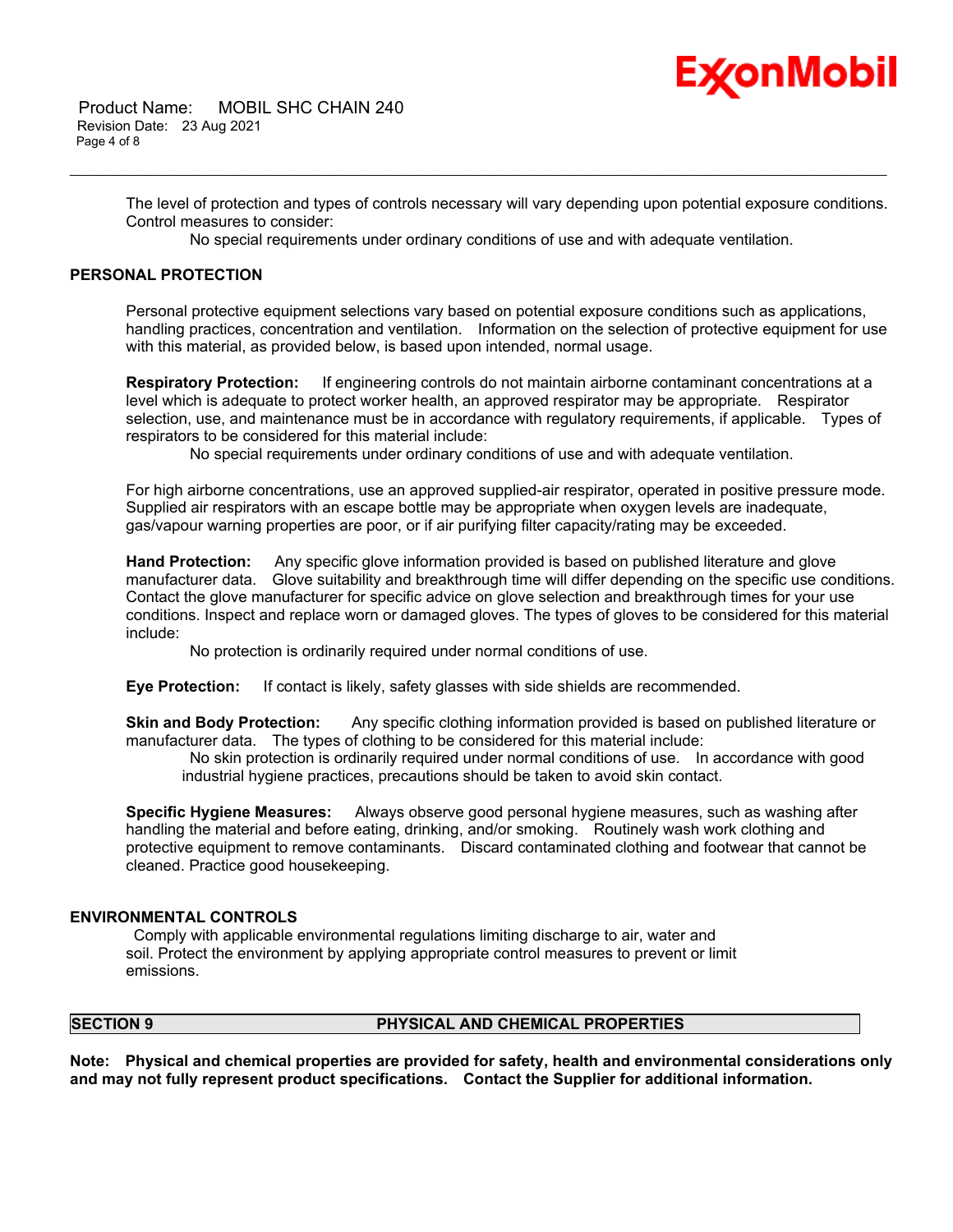

 Product Name: MOBIL SHC CHAIN 240 Revision Date: 23 Aug 2021 Page 5 of 8

**GENERAL INFORMATION Physical State:** Liquid

**Colour:** N/D<br>**Odour:** Char **Odour:** Characteristic **Odour Threshold:** N/D

**IMPORTANT HEALTH, SAFETY, AND ENVIRONMENTAL INFORMATION Relative Density (at 20 °C):** 0.962 **Flammability (Solid, Gas): N/A**<br>**Flash Point [Method]: >282 Flash Point [Method]:** >282°C (540°F) [ASTM D-93] **Flammable Limits (Approximate volume % in air):** LEL: N/D UEL: N/D **Autoignition Temperature:** N/D **Boiling Point / Range:** N/D **Decomposition Temperature:** N/A **Vapour Density (Air = 1):** N/D **Vapour Pressure:** N/D **Evaporation Rate (n-butyl acetate = 1):** N/D **pH:** N/A **Log Pow (n-Octanol/Water Partition Coefficient):** N/D **Solubility in Water:** Negligible **Viscosity:** 244 cSt (244 mm2/sec) at 40ºC | 18.5 cSt (18.5 mm2/sec) at 100°C **Molecular Weight:** N/D **Oxidizing Properties:** See Hazards Identification Section.

#### **OTHER INFORMATION**

**Freezing Point:** N/D **Melting Point:** -30°C (-22°F)

### **SECTION 10 STABILITY AND REACTIVITY**

\_\_\_\_\_\_\_\_\_\_\_\_\_\_\_\_\_\_\_\_\_\_\_\_\_\_\_\_\_\_\_\_\_\_\_\_\_\_\_\_\_\_\_\_\_\_\_\_\_\_\_\_\_\_\_\_\_\_\_\_\_\_\_\_\_\_\_\_\_\_\_\_\_\_\_\_\_\_\_\_\_\_\_\_\_\_\_\_\_\_\_\_\_\_\_\_\_\_\_\_\_\_\_\_\_\_\_\_\_\_\_\_\_\_\_\_\_\_

**STABILITY:** Material is stable under normal conditions.

**CONDITIONS TO AVOID:** Excessive heat. High energy sources of ignition.

**MATERIALS TO AVOID:** Strong oxidisers

**HAZARDOUS DECOMPOSITION PRODUCTS:** Material does not decompose at ambient temperatures.

**POSSIBILITY OF HAZARDOUS REACTIONS:** Hazardous polymerization will not occur.

**SECTION 11 TOXICOLOGICAL INFORMATION**

### **ACUTE TOXICITY**

| <b>Route of Exposure</b>                    | <b>Conclusion / Remarks</b>                                |
|---------------------------------------------|------------------------------------------------------------|
| <b>Inhalation</b>                           |                                                            |
| Toxicity: No end point data for material.   | Minimally Toxic. Based on assessment of the components.    |
| Irritation: No end point data for material. | Negligible hazard at ambient/normal handling temperatures. |
|                                             |                                                            |
| Ingestion                                   |                                                            |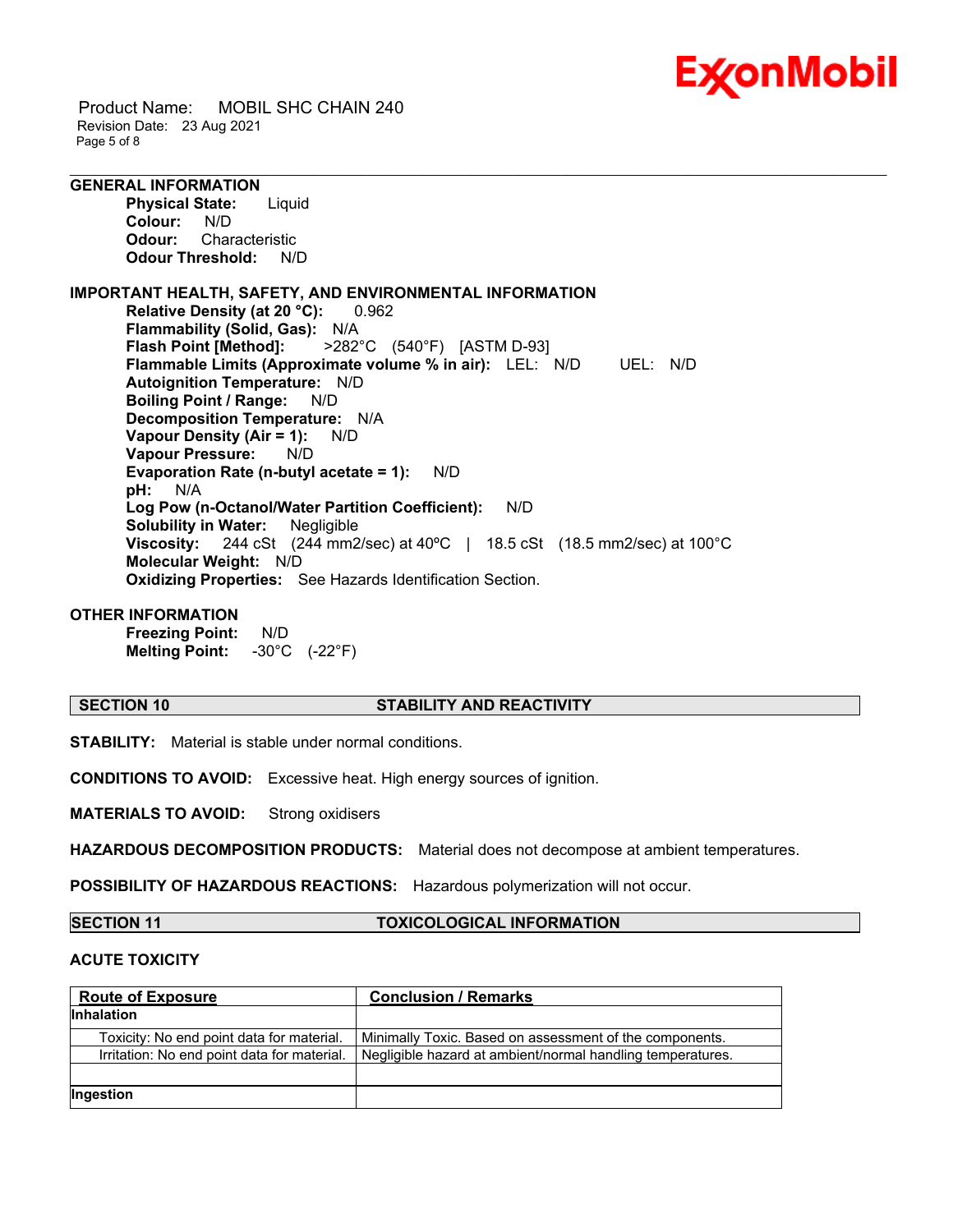

 Product Name: MOBIL SHC CHAIN 240 Revision Date: 23 Aug 2021 Page 6 of 8

| Toxicity: No end point data for material.   | Minimally Toxic. Based on assessment of the components.                                          |
|---------------------------------------------|--------------------------------------------------------------------------------------------------|
|                                             |                                                                                                  |
| <b>Skin</b>                                 |                                                                                                  |
| Toxicity: No end point data for material.   | Minimally Toxic. Based on assessment of the components.                                          |
| Irritation: No end point data for material. | Negligible irritation to skin at ambient temperatures. Based on<br>assessment of the components. |
|                                             |                                                                                                  |
| Eye                                         |                                                                                                  |
| Irritation: No end point data for material. | May cause mild, short-lasting discomfort to eyes. Based on<br>assessment of the components.      |

## **OTHER HEALTH EFFECTS FROM SHORT AND LONG TERM EXPOSURE**

Anticipated health effects from sub-chronic, chronic, respiratory or skin sensitization, mutagenicity, reproductive toxicity, carcinogenicity, target organ toxicity (single exposure or repeated exposure), aspiration toxicity and other effects based on human experience and/or experimental data.

None

#### **IARC Classification:**

**The following ingredients are cited on the lists below:** None.

#### --REGULATORY LISTS SEARCHED--  $1 = IARC 1$   $2 = IARC 2A$   $3 = IARC 2B$

#### **SECTION 12 ECOLOGICAL INFORMATION**

The information given is based on data for the material, components of the material, or for similar materials, through the application of bridging principals.

#### **ECOTOXICITY**

Material -- Not expected to be harmful to aquatic organisms.

#### **MOBILITY**

 Base oil component -- Low solubility and floats and is expected to migrate from water to the land. Expected to partition to sediment and wastewater solids.

## **SECTION 13 DISPOSAL CONSIDERATIONS**

Disposal recommendations based on material as supplied. Disposal must be in accordance with current applicable laws and regulations, and material characteristics at time of disposal.

## **DISPOSAL RECOMMENDATIONS**

Product is suitable for burning in an enclosed controlled burner for fuel value or disposal by supervised incineration at very high temperatures to prevent formation of undesirable combustion products. Protect the environment. Dispose of used oil at designated sites. Minimize skin contact. Do not mix used oils with solvents, brake fluids or coolants.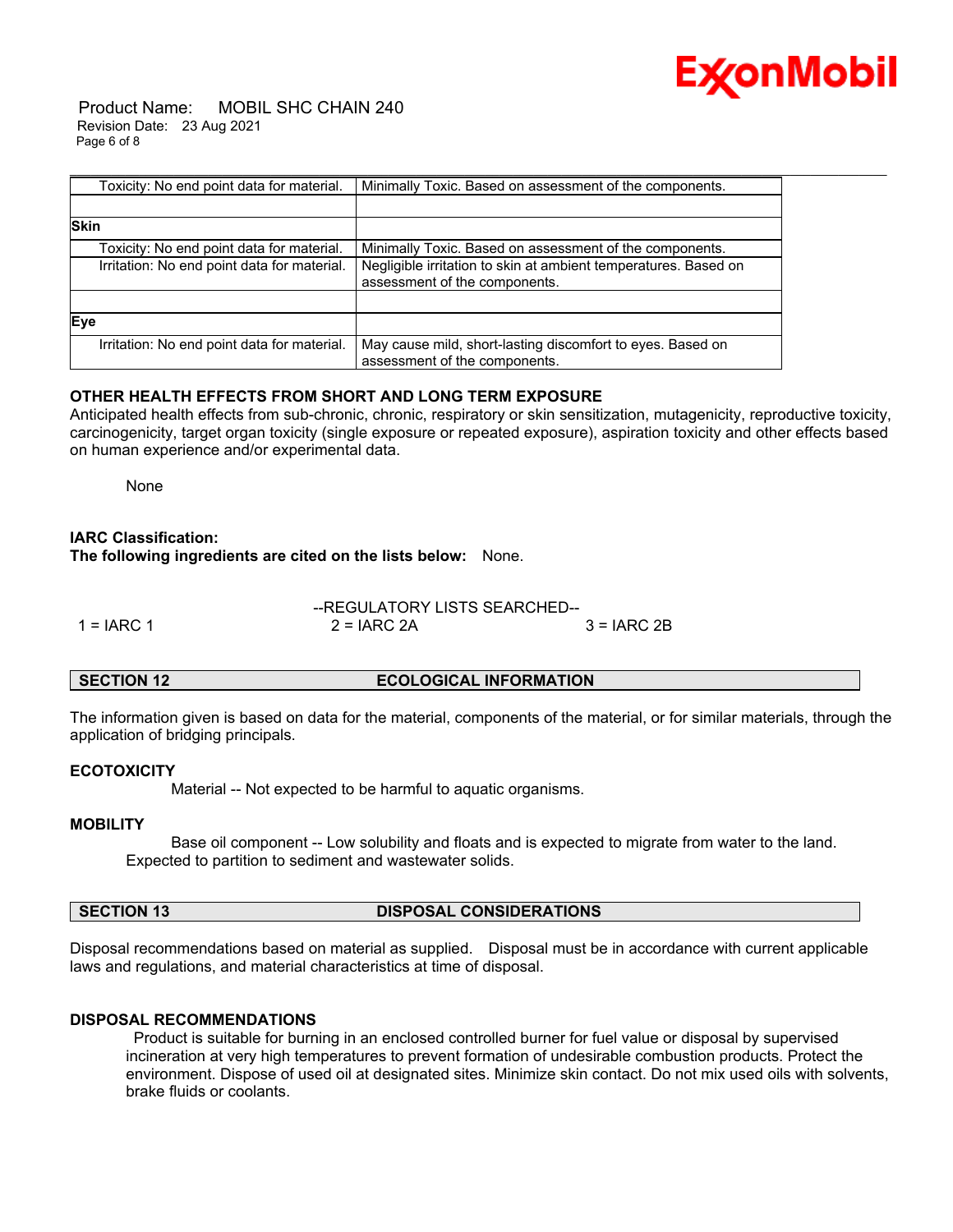

 Product Name: MOBIL SHC CHAIN 240 Revision Date: 23 Aug 2021 Page 7 of 8

**Empty Container Warning** Empty Container Warning (where applicable): Empty containers may contain residue and can be dangerous. Do not attempt to refill or clean containers without proper instructions. Empty drums should be completely drained and safely stored until appropriately reconditioned or disposed. Empty containers should be taken for recycling, recovery, or disposal through suitably qualified or licensed contractor and in accordance with governmental regulations. DO NOT PRESSURISE, CUT, WELD, BRAZE, SOLDER, DRILL, GRIND, OR EXPOSE SUCH CONTAINERS TO HEAT, FLAME, SPARKS, STATIC ELECTRICITY, OR OTHER SOURCES OF IGNITION. THEY MAY EXPLODE AND CAUSE INJURY OR DEATH.

\_\_\_\_\_\_\_\_\_\_\_\_\_\_\_\_\_\_\_\_\_\_\_\_\_\_\_\_\_\_\_\_\_\_\_\_\_\_\_\_\_\_\_\_\_\_\_\_\_\_\_\_\_\_\_\_\_\_\_\_\_\_\_\_\_\_\_\_\_\_\_\_\_\_\_\_\_\_\_\_\_\_\_\_\_\_\_\_\_\_\_\_\_\_\_\_\_\_\_\_\_\_\_\_\_\_\_\_\_\_\_\_\_\_\_\_\_\_

## **SECTION 14 TRANSPORT INFORMATION**

- **LAND** : Not Regulated for Land Transport
- **SEA (IMDG):** Not Regulated for Sea Transport according to IMDG-Code
- **AIR (IATA):** Not Regulated for Air Transport

#### **SECTION 15 REGULATORY INFORMATION**

**Material is Not Hazardous as defined by the Hazardous Substances (Health and Safety Reform Revocations) Regulations 2017.**

**Product is not regulated according to New Zealand Land Transport Rule.**

#### **REGULATORY STATUS AND APPLICABLE LAWS AND REGULATIONS**

**Listed or exempt from listing/notification on the following chemical inventories :**  AIIC, DSL, IECSC, ISHL, KECI, TCSI, TSCA

**SECTION 16 OTHER INFORMATION**

**N/D = Not determined, N/A = Not applicable**

#### **THIS SAFETY DATA SHEET CONTAINS THE FOLLOWING REVISIONS:**

Section 15: National Chemical Inventory Listing information was modified. Section 15: NZ Dangerous/not Dangerous information was modified.

----------------------------------------------------------------------------------------------------------------------------------------------------- The information and recommendations contained herein are, to the best of ExxonMobil's knowledge and belief, accurate and reliable as of the date issued. You can contact ExxonMobil to insure that this document is the most current available from ExxonMobil. The information and recommendations are offered for the user's consideration and examination. It is the user's responsibility to satisfy itself that the product is suitable for the intended use. If buyer repackages this product, it is the user's responsibility to insure proper health, safety and other necessary information is included with and/or on the container. Appropriate warnings and safe-handling procedures should be provided to handlers and users. Alteration of this document is strictly prohibited. Except to the extent required by law, re-